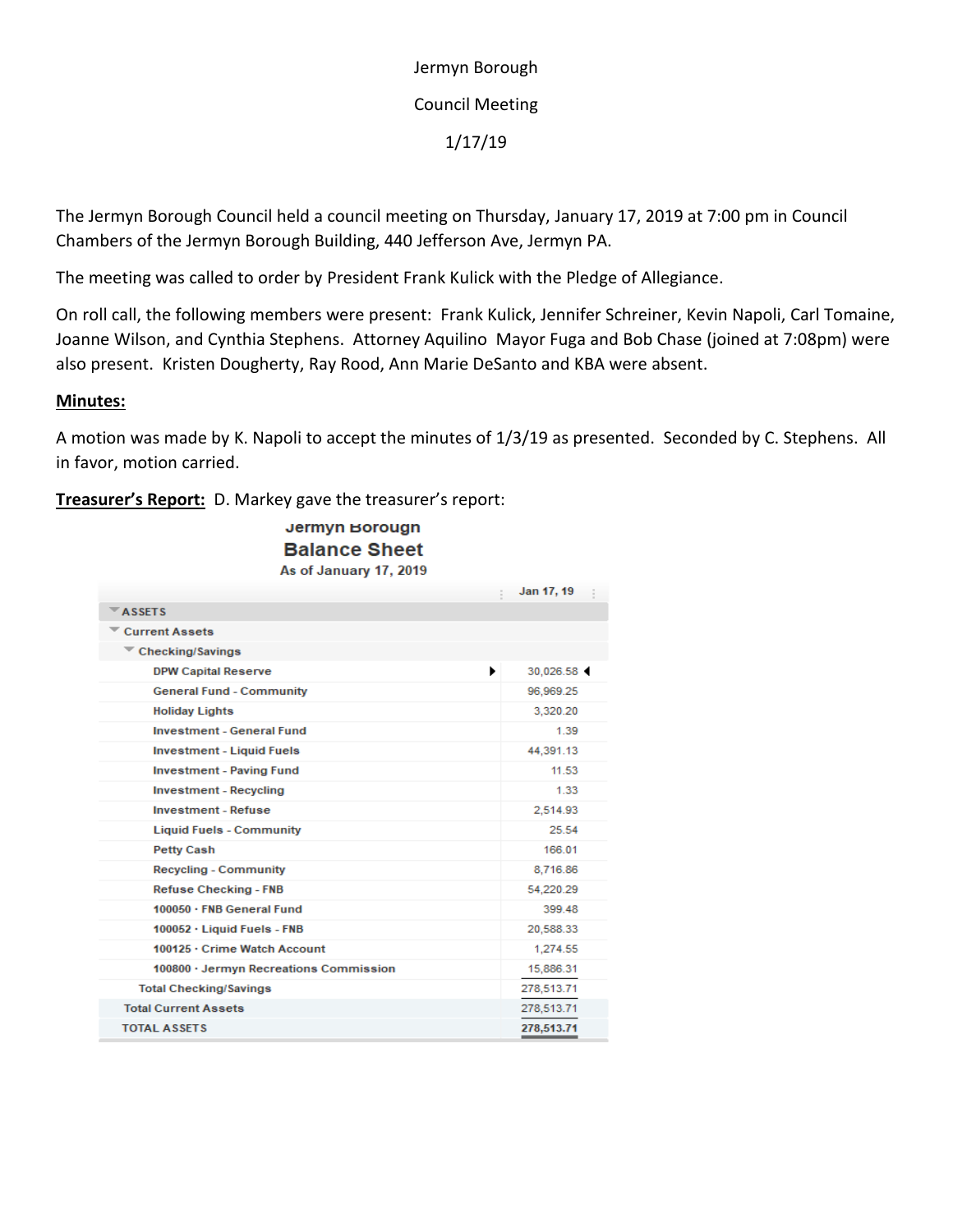| <b>LIABILITIES &amp; EQUITY</b>          |             |
|------------------------------------------|-------------|
| <b>Liabilities</b>                       |             |
| $\blacksquare$ Current Liabilities       |             |
| Accounts Payable                         |             |
| 200000 · Accounts Payable                | 17,592.58   |
| <b>Total Accounts Payable</b>            | 17.592.58   |
| <b>Other Current Liabilities</b>         |             |
| 210000 · Withholding - Federal Income Tx | 1,196.20    |
| 210100 · Withholding - Social Security   | 1,592.36    |
| $210200 \cdot$ Withholding - Medicare    | 372.41      |
| 210300 · Withholding - State Tax         | 394 23      |
| 210400 · Withholding - PA Unemployment   | 373.70      |
| 210500 · Withholding - Local Tax         | 150.42      |
| 210900 · Withholding - Pension/401K      | 470.52      |
| <b>Total Other Current Liabilities</b>   | 4.549.84    |
| <b>Total Current Liabilities</b>         | 22,142.42   |
| <b>Total Liabilities</b>                 | 22.142.42   |
| Equity                                   |             |
| 30000 · Opening Balance Equity           | 250,950.03  |
| 32000 · Retained Earnings                | $-2,724.18$ |
| <b>Net Income</b>                        | 8,145.44    |
| <b>Total Equity</b>                      | 256,371.29  |
| <b>TOTAL LIABILITIES &amp; EQUITY</b>    | 278,513.71  |

D. Markey made a slight correction to the bills presented, advising that according to PSAB & auditor Brian Kelly's office, the Mayor should receive payroll payment and cut his donation checks after he receives payment. A motion was made by K. Napoli to accept the treasurer's report and pay the bills as presented. Seconded by J. Schreiner. All in favor, motion carried.

### **Correspondence:**

F. Kulick stated that he received 2 pieces of correspondence, which he will review during the Finance Committee Report.

**Public Comment:** James Perry, President of William Walker Hose Company, Mayfield, PA. He is accompanied by Assistant Chief David Price. Mr. Perry gave handouts to council explaining William Walker's current situation. William Walker had a paid EMT for 12 hours per day from 7:00 am to 7:00 pm, contracted through Cottage Hose Company. Cottage Hose Company has decided to terminate that contract, leaving no EMT to staff William Walker during the day. He explained the breakdown in billing while the contract with Cottage was in force, and how William Walker would have a shortfall after Cottage removes themselves permanently at the end of January, 2019. Subscriptions are solicited from area residents: \$35/person, \$50/family. If someone needing EMT service has a subscription, the patient balance is waived by William Walker. In order to handle calls, they need to hire daytime EMT's. They are also looking to have either Jermyn or Mayfield handle the payroll through the borough, which the company will reimburse. Also, they are looking to add the EMT's to one of the borough's workman's comp policies. The company is looking for approximately \$8,000 between Mayfield and Jermyn boroughs to make up the shortfalls. F. Kulick asked where the EMT's will come from. Mr. Perry stated many of the workers are currently working for them now. F. Kulick asked whether they would be employees or independent contractors? Mr. Perry stated he was not sure. C. Tomaine asked how it works through other boroughs. Mr. Perry stated in Archbald borough, the borough is paying for the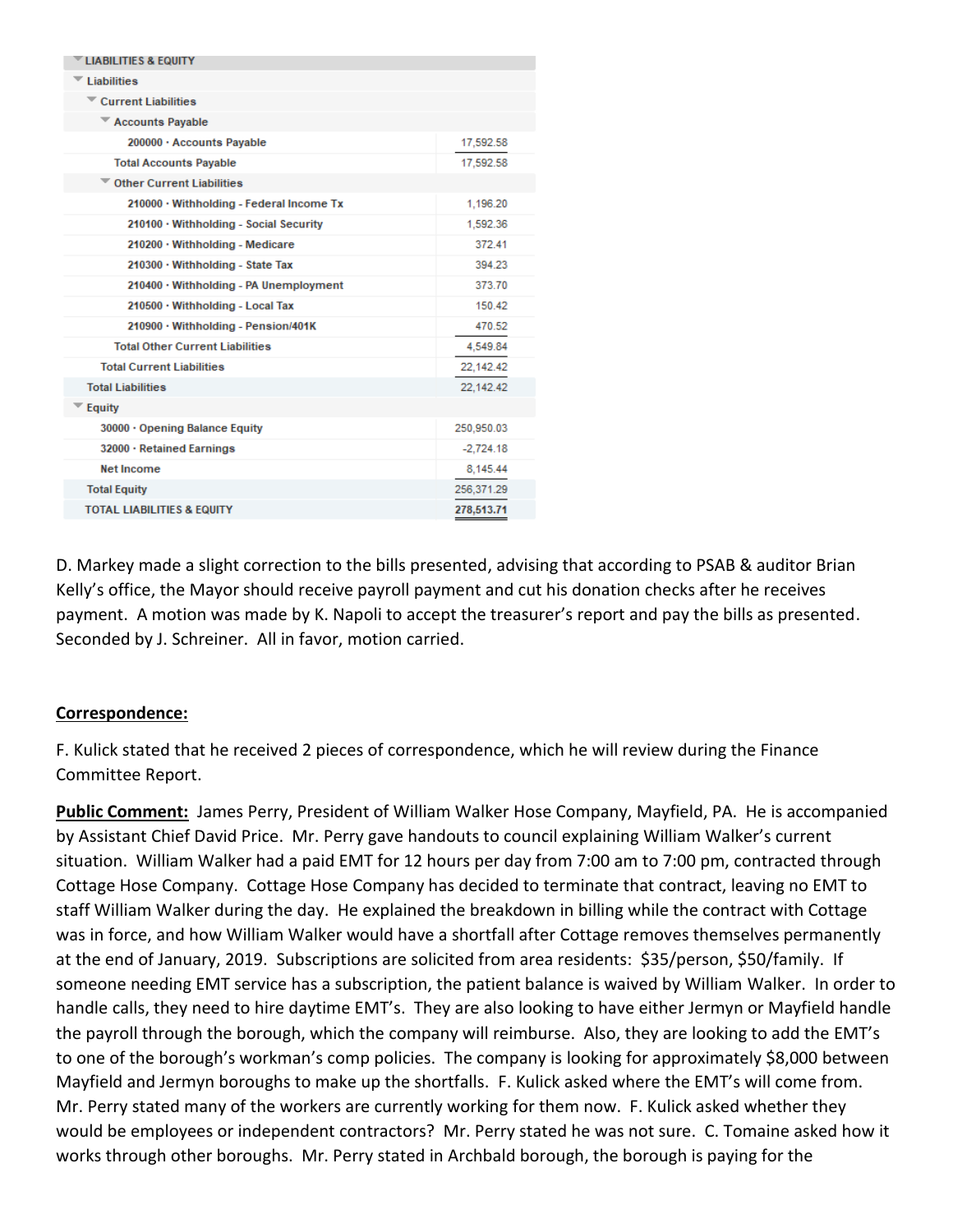workman's comp, but the ambulance company is hiring the personnel. C. Tomaine asked who is in charge during a call? W. Aquilino clarified that he believes C. Tomaine is asking about whether the employees are to be termed as per diem employees or independent contractors. K. Napoli stated that if you treat the EMTs as independent contractors, and have to issue 1099 forms, you won't find anyone, because they don't want to have to deal with the headache of the taxes, etc. Mr. Price explained the difference between being an EMT for Commonwealth or Penn Ambulance is they are running all day long, non-stop, where William Walker is just running calls when 911 is called. F. Kulick asked what type of difficulty they will have staffing the positions? Mr. Perry stated they don't believe they'll have issues. F. Kulick asked what happens when there is a shift in which they cannot cover? Mr. Price stated they will try to fill the schedule with volunteers. K. Napoli stated there are about 6-8 volunteer EMTs. D. Markey asked what happens when Cottage completely breaks off? Mr. Perry stated that William Walker will get dispatched. Mr. Perry stated that they don't expect any decisions from council tonight, but they will need to start planning soon. Chief Arthur commended Mr. Perry for helping the Jermyn Police Department, specifically their vehicles when electronics and wiring need to be run, he is always helpful towards the department. Council thanked Mr. Perry.

D. Markey briefly reviewed the flyers sent from Lackawanna County, as well as the Jermyn Youth Sports signups & scholarships, and the PSAB annual conference signups.

## **Reports:**

**Police Chief:** Chief Arthur reported 4296 incidents in 2018, as compared to 6500 in 2017. Officer certifications have been completed. The police attended a school safety meeting, and policies were reviewed with all police departments in the Lakeland School District. Chief Arthur reported on the bullying reporting program through the state. Training was completed at the Community Bank in Jermyn for holdup procedures. 2019 Juvenile Certification was completed, and stop sign enforcement was increased recently. School bus safety is a high priority right now, and the Chief reported a few motorists blowing past stopped school buses, which has been a nationwide problem recently. Also church crossings and house watch checks are still happening. J. Wilson stated that there is intersection safety problems at the corner by Battenberg Funeral Home. She asked about flickering lights in the middle of the road. Mayor Fuga stated if we can get PENNDOT to allow us to put a crosswalk there, we can erect pedestrian signs with flashing yellow lights. He stated he would also love to see one at the church on Washington as well, but we need to get permission for crosswalks from PENNDOT. He stated he brought this up when he was on council, but it didn't go anywhere, and they were told that they can't get crosswalks. F. Kulick asked D. Markey to check with PENNDOT to see what we can do.

**Fire Chief:** K. Napoli shared the 2018 Jermyn Fire Department call totals in Ray Rood's absence. 92 total calls for the year.

**Zoning:** B. Chase is working with the Planning Commission on a sub-division for the Woodlands. He spoke with T. Grizzanti from KBA regarding different issues, including sewers, electricity, etc. He said there are some things to clarify prior to approval. He also spoke with Lackawanna County as to who approved the application, and no one knows. B. Chase stated it's supposed to go through the borough first, and then the county, and this application went in reverse. He also stated he will be meeting with Tri-Star Daycare Tuesday, 1/22/19 at 5pm. He will notify K. Napoli.

**Mayor:** Nothing at this time.

**Engineer:** Absent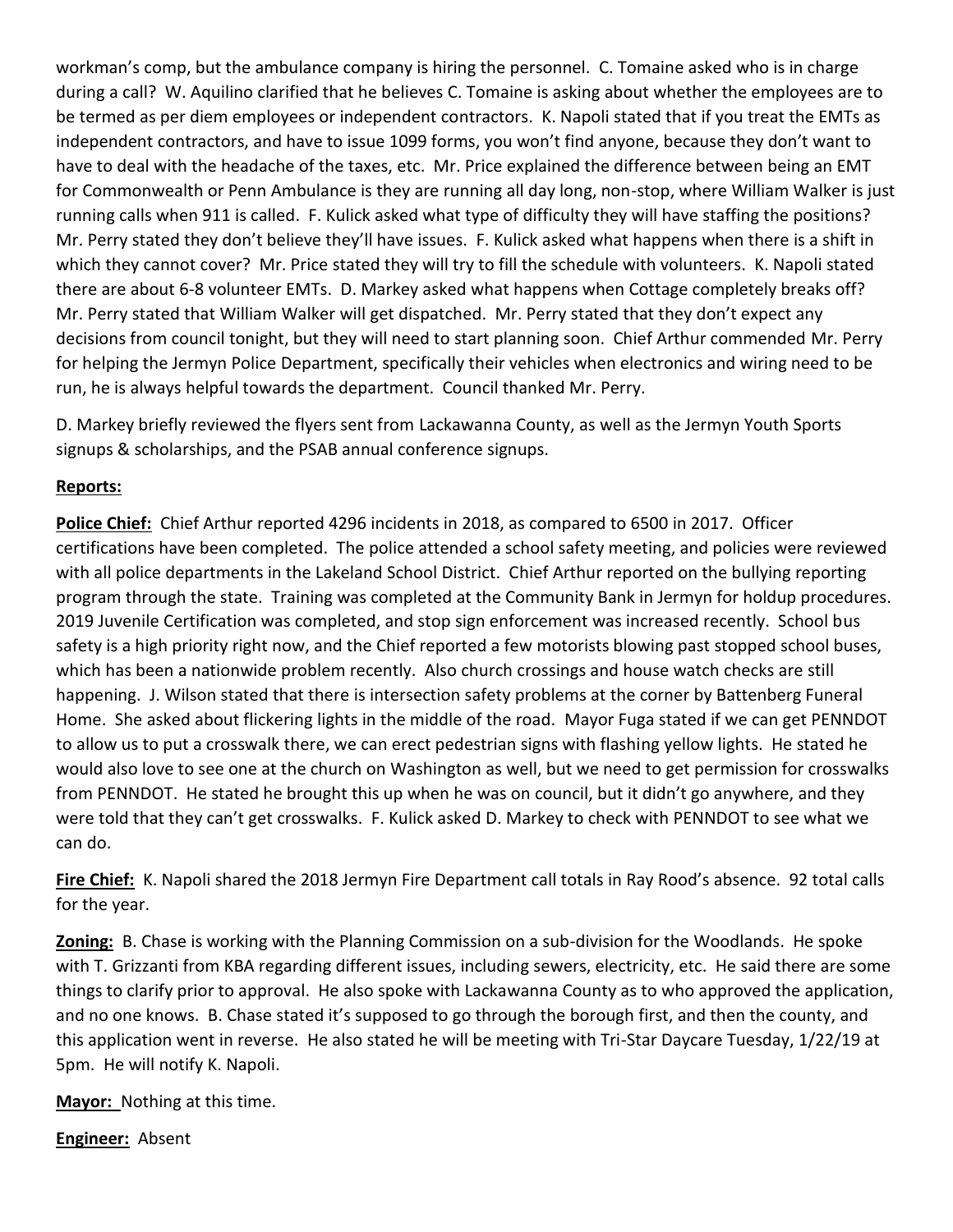### **Tax Collector:** Absent

**Solicitor:** W. Aquilino stated he is currently receiving job descriptions from D. Markey, and he also received the current borough handbook. Within the next couple meetings, he will present to council for further input.

**Code Enforcement** : W. Aquilino reports that he is currently working with the owner of 511-513 Washington Ave. regarding code violations in the building. He expects reports from NEIC & KBA either later this week or early next week. He states this also reinforces the idea to inspect multi-family units and ensure code compliance. Meeting with D. Markey regarding 2019 rental permits, the people who haven't yet applied for permits have until the end of the month, then they will be sent a letter. He also states it's a good idea to have the borough listed as a certificate holder on insurance policies, since we would then get notified if a policy is cancelled. C. Tomaine asked if the borough should be a certificate holder or an additional insured? W. Aquilino stated Additional Insured would be best. C. Tomaine will request information from a few insurance companies he writes for. W. Aquilino stated we are also working on abandoned vehicles with the police department, and they are skirting the law by moving them from the street to the lawn, back and forth, etc.

# **Planning Commission:** Meeting Tuesday, 1/22/19 at 7:00 pm

**Recreation:** D. Markey reported we have Lakeland Youth Basketball season going on, many birthday parties lately, and a plan for the gym, including floor replacement, painting, and LED light replacement.

**Shade Tree:** J. Wilson stated she currently doesn't have the account balance, but Shade Tree Commission met, they are working on Phase 2 of the Hometown Heroes banners. There is a 35 page contract with PPL. J. Wilson would like to have solicitor review the contract prior to execution. C. Tomaine stated he attended the meeting, and the Shade Tree Commission is working in earnest towards phase 2 of the banners. J. Wilson stated phase 1 was easier because we own the decorative lights. She also stated they spoke about MS4, Vinnie Catrone from Penn State Extension and John Mandarano from KBA were there. Shade Tree will do anything expected from them by the MS4 Committee.

**DPW:** T. Fuga reported we are ready for the upcoming storm.

Public Safety: K. Napoli has nothing to report.

**Finance:** F. Kulick stated we have two requests for garbage fee reimbursement, notarized affidavits, however, we can only go back 1 year, not all the way back to 2013. We also do not have proof from the tax collector that the garbage fees were paid. D. Markey will obtain proof from the tax collector that the garbage fees were paid. F. Kulick also stated that the affidavits should be submitted quarterly, not yearly.

**MS4:** J. Schreiner attended the Shade Tree meeting in which the MS4 was discussed, and will be giving the report. She stated that the borough needs to make a plan and execute. Public information, workshops, and classes are good to do. We also need to list stakeholders, businesses, employees, etc. and make sure everyone is up to speed with duties. Also hold a meeting with Rapid Pallet since they are so close to the river. With our parking lot, we need to make sure we pave with the MS4 in mind. Grants are available along the way through DEP and PAWC for projects. Shade Tree Commission will help out however they can; rain gardens, etc. The MS4 & DPW Committees need to get with KBA and make a plan going forward to fulfill our permit obligations. The plan can be revised, as long as items are planned prior to being executed. F. Kulick stated this MS4 is a lot more serious than we thought. B. Chase stated a lot of communities are rejecting it. T. Fuga stated they can't reject it, because it's a federal mandate and the communities would face fines. B. Chase said Maryland and New York rejected it, and Luzerne County is having a meeting regarding the watershed fees. C. Tomaine stated that meeting is regarding stormwater fees, and the MS4 is different. T. Fuga stated the bigger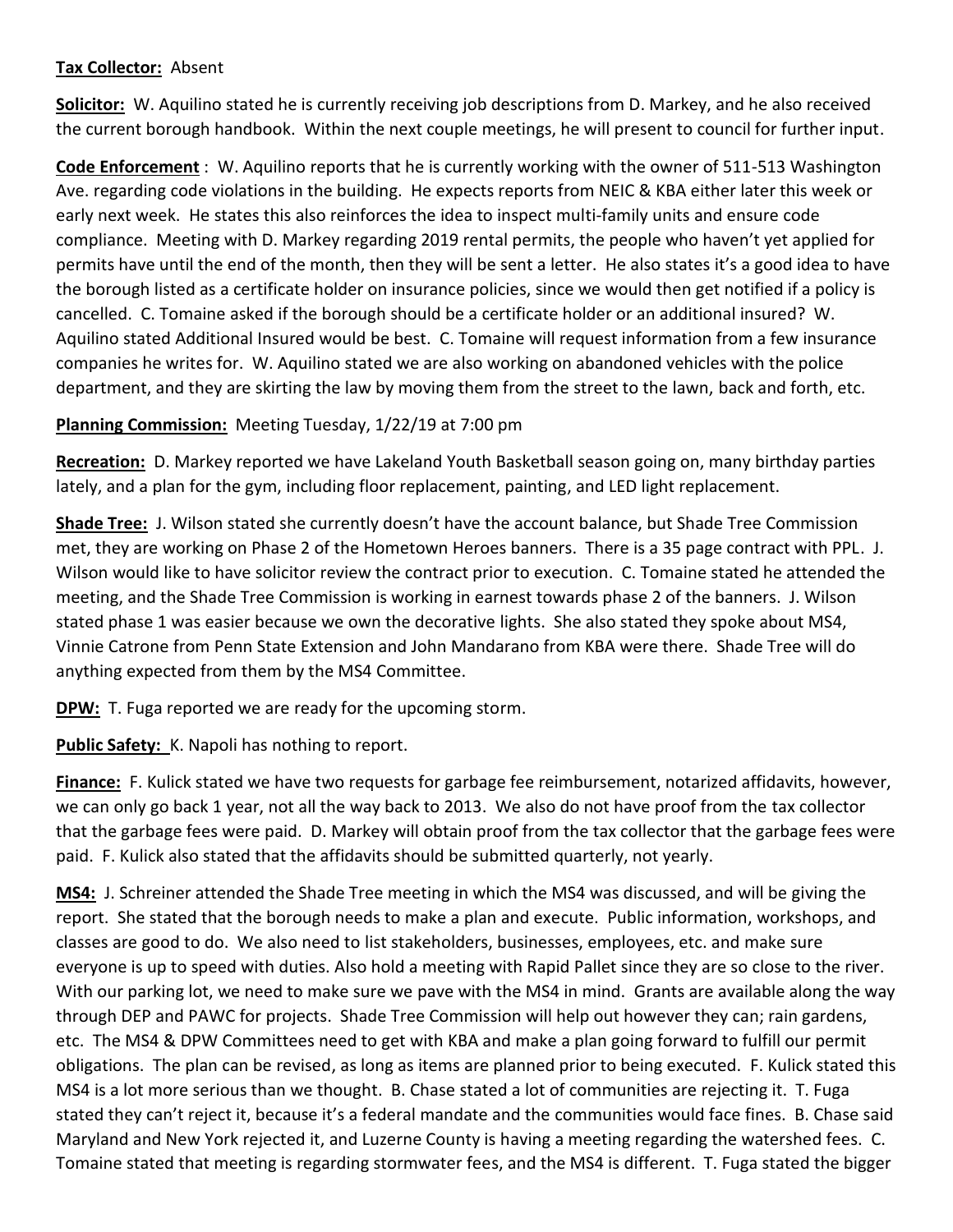communities and cities are different than us. J. Schreiner stated that she was advised eventually we may all have stormwater fees. D. Markey stated that the current law is that you cannot have a stormwater runoff fee without an authority. They are trying to change the law, however that is the current law.

**Grants:** D. Markey is currently working on the 902 Grant paperwork to complete and send back to DEP for the Leaf Vacuum.

**Borough Manager:** D. Markey reported he transitioned from Sage to Quickbooks, and transition is nearing completion. The new auditor will be in shortly to begin work on the 2018 DCED audit, and D. Markey is working on gathering information for them. We received two renewal letters from Vladika Insurance, one of them was for a treasurer's bond, which we already had through DGK, and the other was an "All Other Officers" bond for \$5K. We are researching the possibility of backdating cancellation of the treasurer's bond. J. Wilson stated the Historical Society has an insurance policy through Vladika. D. Markey stated he's working on year end reports: Liquid Fuels, Pension Plan, Recycling, various DCED reports, etc. With the county offices moving to the Globe Store, we received an email from the Scranton Lackawanna Human Development Agency stating furniture is available for free, and we picked up various items including: two desks, twenty chairs for council chambers, white board for the police station, bulletin board for the side stairwell, battery cart, folding tables, shelving unit, water cooler, office supplies, etc. D. Markey thanked the Scranton Lackawanna Human Development Agency, and advised we would be willing to help them when they have programs for Jermyn, we will assist in getting the word out, use of the building for distribution, etc. There will be a special election on March  $12^{th}$  to replace the seat that was won by Sid Michaels Kavulich. The elections office would like us to wait until after the primary election in May to replace the gym floor. D. Markey also stated that we need to discuss the possibility of changing the polling location from the gym to one of the fire halls for the following reasons: 1. The host company would receive \$75 per election, 2. The host company would be able to supplement their income by having food sales, etc during elections, and 3. The new gym floor may become damaged with the machines, tables, chairs, shoes, etc. We have a year to discuss it and make a decision. B. Chase asked D. Markey to submit a letter to each fire company. K. Napoli asked if it had to be at the same company every year. D. Markey stated yes, he asked the same question, and if it could be held at Crystal Fire Co one year and Artisan Fire Co the next year, and the elections office stated it would need to stay in one place. D. Markey stated it would benefit the fire companies more than it would benefit the borough. D. Markey also stated he received a 2019 Inspection Rate Schedule, and they would like us to vote to accept it prior to March 1, so they can implement their new schedule. We would not need an ordinance or resolution, just a vote of council. D. Markey stated this won't affect the borough monetarily. B. Chase stated it will. He stated Ray Rood, Dennis Kutch, and himself sat down and negotiated rates with the UCC companies. He asked D. Markey to try to obtain a new schedule from BIU also and send BIU and NEIC rates to himself, D. Kutch, and R. Rood to review. D. Markey stated he will scan and email them to everyone. If anyone has any questions, D. Markey can call NEIC to discuss. D. Markey reminded council that everyone has ethics statements in their packets as well.

**Grant Funding:** D. Markey reported we have a lot of things we'd like to do this year with grant funding, and we received a quote for a Revenue Anticipation Note from FNB. D. Markey asked council if he should approach other banks as well. We would be receiving approximately \$280K in grant funding for all approved projects/equipment. A motion was made by F. Kulick to allow the borough manager to solicit loan proposals relative to the grant programs from local banks. Seconded by K. Napoli. All in favor, motion carried.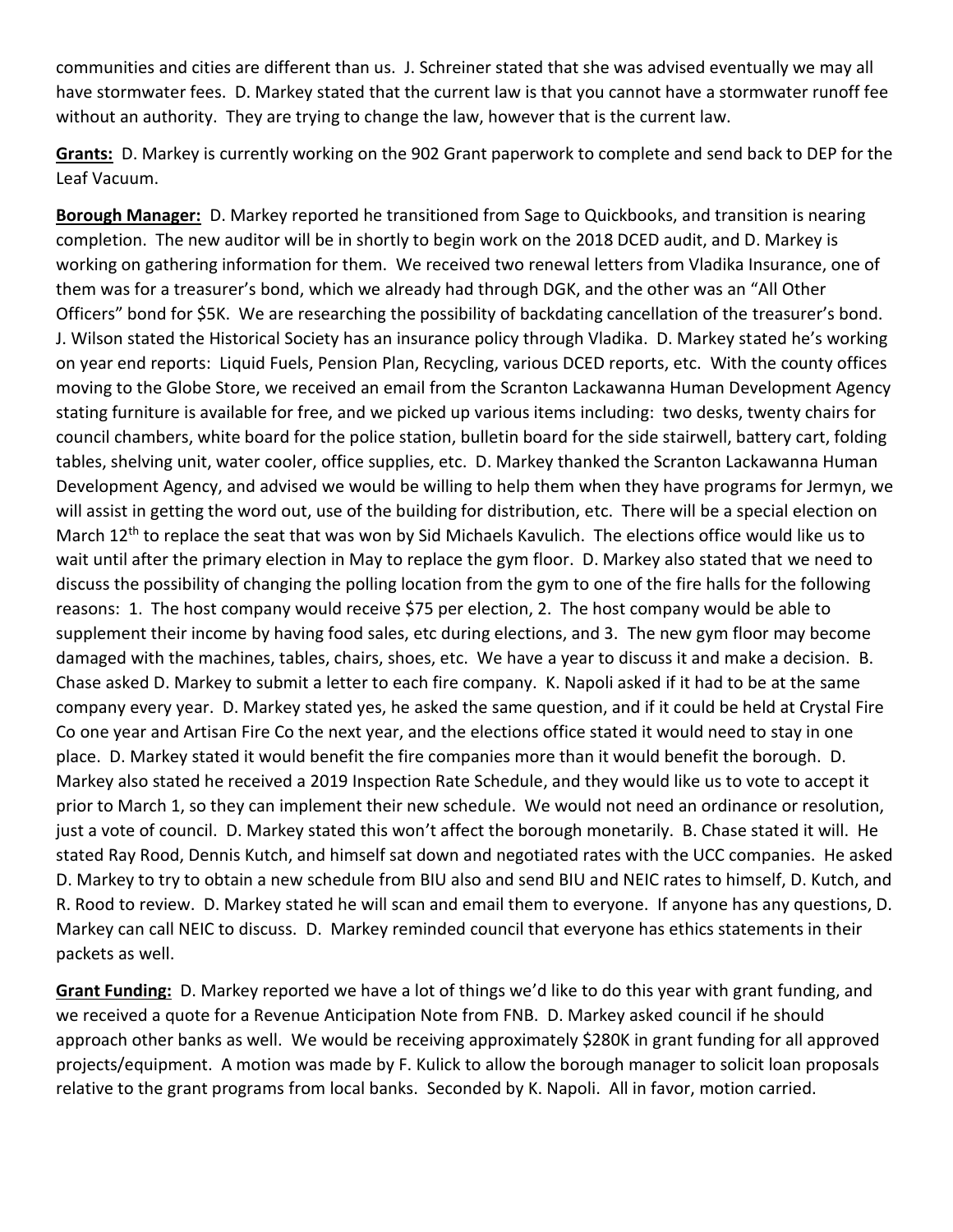**Business Permit Ordinance:** F. Kulick stated the Business Permit Ordinance 01-2019 was duly advertised and ready to be voted for final approval. A motion was made by J. Schreiner to pass Ordinance 01-2019 Business Registration Ordinance. Seconded by C. Stephens. All in favor, motion carried.

**Rushbrook Creek Project Grant:** F. Kulick stated that D. Markey received correspondence stating that the Rushbrook Creek grant of \$385,000 will be expiring on 6/30/19, and the state was trying to extend it once more, however normally extensions do not go beyond five years. D. Markey reported that earlier today, he received a call from T. Grizzanti from KBA, stating that Larry West from Senator Blake's office phoned him stating the grant funding was running out tomorrow, and he was trying to get an emergency meeting with PA DEP and ACOE. F. Kulick stated it is his opinion that if the grant is not renewed, the borough should pull their sponsorship, and the county should repair/replace their bridges. F. Kulick stated that by his business in Olyphant, someone was in the creek with a front end loader. F. Kulick stated that the problems are upstream, and someone needs to go clean things out up there. B. Chase stated it's standard erosion, and groups used to go in and do watershed restoration years back. D. Markey asked the county to advise Jermyn Borough whether or not the grant receives the proper extension. Basil Kleha stated we need someone here from the federal side, whether a Senator or Representative.

**Girl Scout Corner:** K. Napoli has not yet met with the Scout Leader regarding the ask.

**Rates for Electric:** F. Kulick asked D. Markey if he met with Northern Safety regarding the gym lights. D. Markey stated not yet, however we may be able to switch out our current lights with LED. D. Markey also reported the borough has a broker for our electricity accounts, and the broker would like to see if she can renew our contract. More research is being conducted with Kinect Energy, formerly On Demand Energy. C. Tomaine stated we should call other companies that do the same thing and comparison shop.

**Woodlands Sewer Video:** T. Fuga reported the video is about 85% complete. The camera had to be sent to New Jersey for maintenance, and when it is returned, he will finish. Some sections of the sewer will need to be replaced, but it doesn't look as bad as it initially did. There are two buried manholes that All American Rooter will uncover with the jetter to minimize damage.

**Parking Lot Paving:** KBA will be discussing with us the paving project sometime next week. KBA will be ready to have the project out to bid in February.

**Rental Unit Permit Update:** About 119 permit applications were sent out, and we've had about 80 return so far. Some applications were submitted with incomplete information or other information, and didn't comply after phone calls. Those applications will be returned to the applicant, and permits will not be issued until the problems are corrected.

**New Business:** C. Stephens reported the traffic light stays on red for a very long time late at night. She stated she waited over four minutes, then went through it. D. Markey stated you can do that now, the law changed. Chief Arthur stated you need to wait a reasonable amount of time. Chief Arthur also stated that when they come in to fix the traffic lights, that issue should be resolved.

**William Walker:** F. Kulick stated he believes we should speak tonight in some detail about the asks of William Walker on Jermyn Borough. He asked for ideas. K. Napoli stated they are requesting about \$4000 from Jermyn. He stated we would not be handling the workman's comp. K. Napoli met with Mr. Perry yesterday, and asked him to come to council, and the letter Jermyn Council was given was just a copy of the letter that Mayfield received. If Mayfield didn't agree to do the payroll, they would like to pass the payroll through Jermyn Borough. W. Aquilino stated he's not sure of the ramifications if they are on our payroll. It's